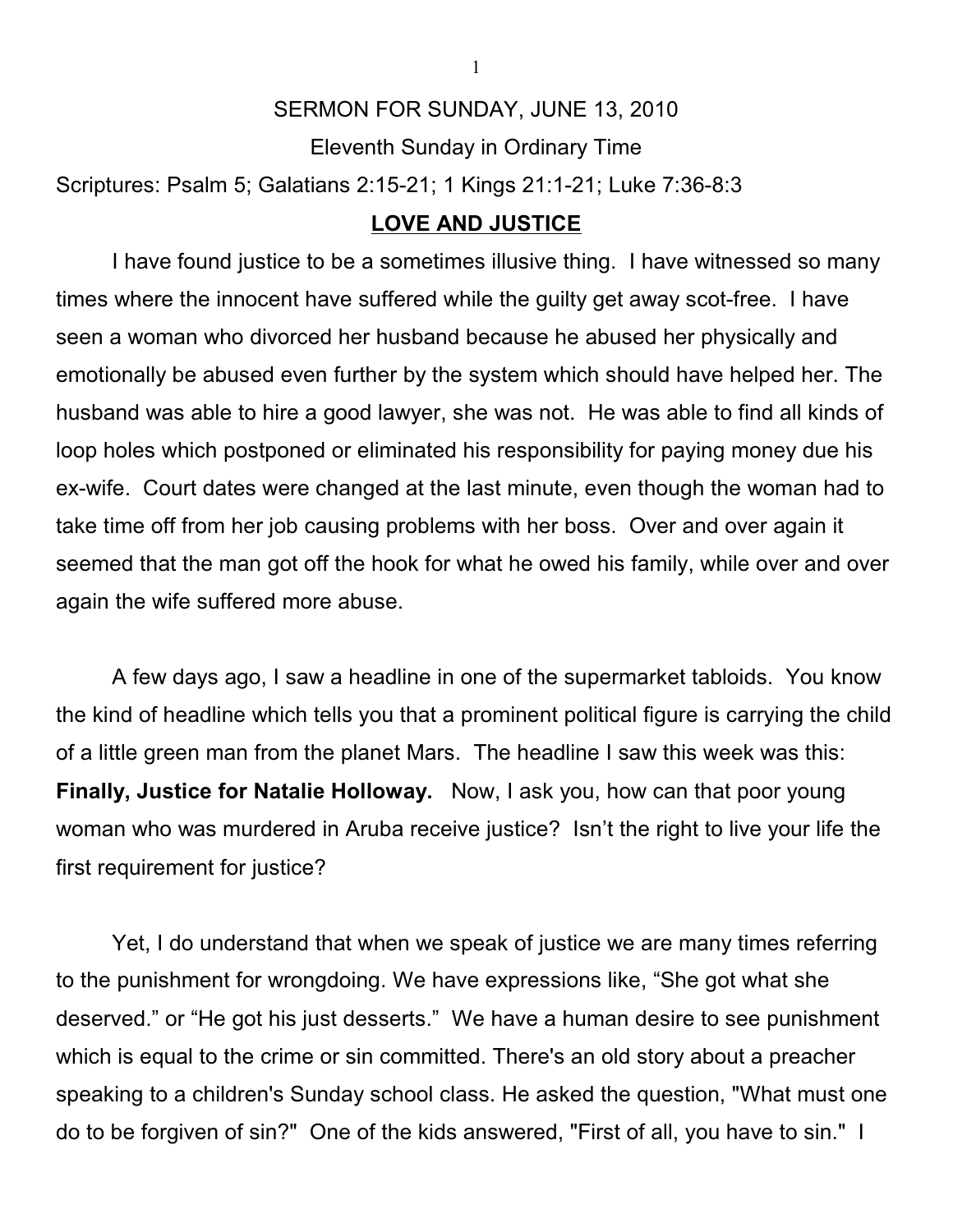think most of us would agree that we don't have to set out to sin, we just seem to get messed up with it without any trouble at all. And after we sin, Jesus has promised that we will be forgiven of our sin.

So, I have to ask the question this morning: If punishment for sin is justice, what is forgiveness of sin? Is it justice too? The dictionary says this about the word "just:" *Honorable and fair in one's dealings and actions: a just ruler. Consistent with what is morally right; righteous: a just cause*. Is it fair and right to be forgiven for taking a life, or for stealing money from hundreds of people's retirement accounts? Is it fair and righteous for a thief, an adulterer, a blasphemer to be forgiven and never punished? These are each an example of the breaking of one of the Ten Commandments. God says we are not to steal, commit adultery, or misuse the name of the Lord as a swear word. These are not laws which are up for discussion. We are **Not** to break these laws nor the other seven of the Ten Commandments.

But God is just, always right. God cannot do wrong. God is holy. It is impossible for us to make ourselves worthy of being in God's presence, yet that is what we want. We want to be presentable to God, and we even dare to hope that one day we will have eternal life with God. The problem comes in the fact that we are in truth sinners, even though people use other words for the condition because they don't like the word sin. Karl Menninger years ago wrote a book called, *Whatever Happened to Sin?* "The famed psychiatrist, said that if he could convince the patients in psychiatric hospitals that their sins were forgiven, 75 percent of them could walk out the next day!" If we are truthful with ourselves, we really don't want justice from God, because justice would mean receiving the punishment we deserve. That's where love comes in doesn't it? God's love for the world was so great, the Bible says, that "he gave his one and only Son that whosoever believes in him shall not perish but have everlasting [or eternal] life."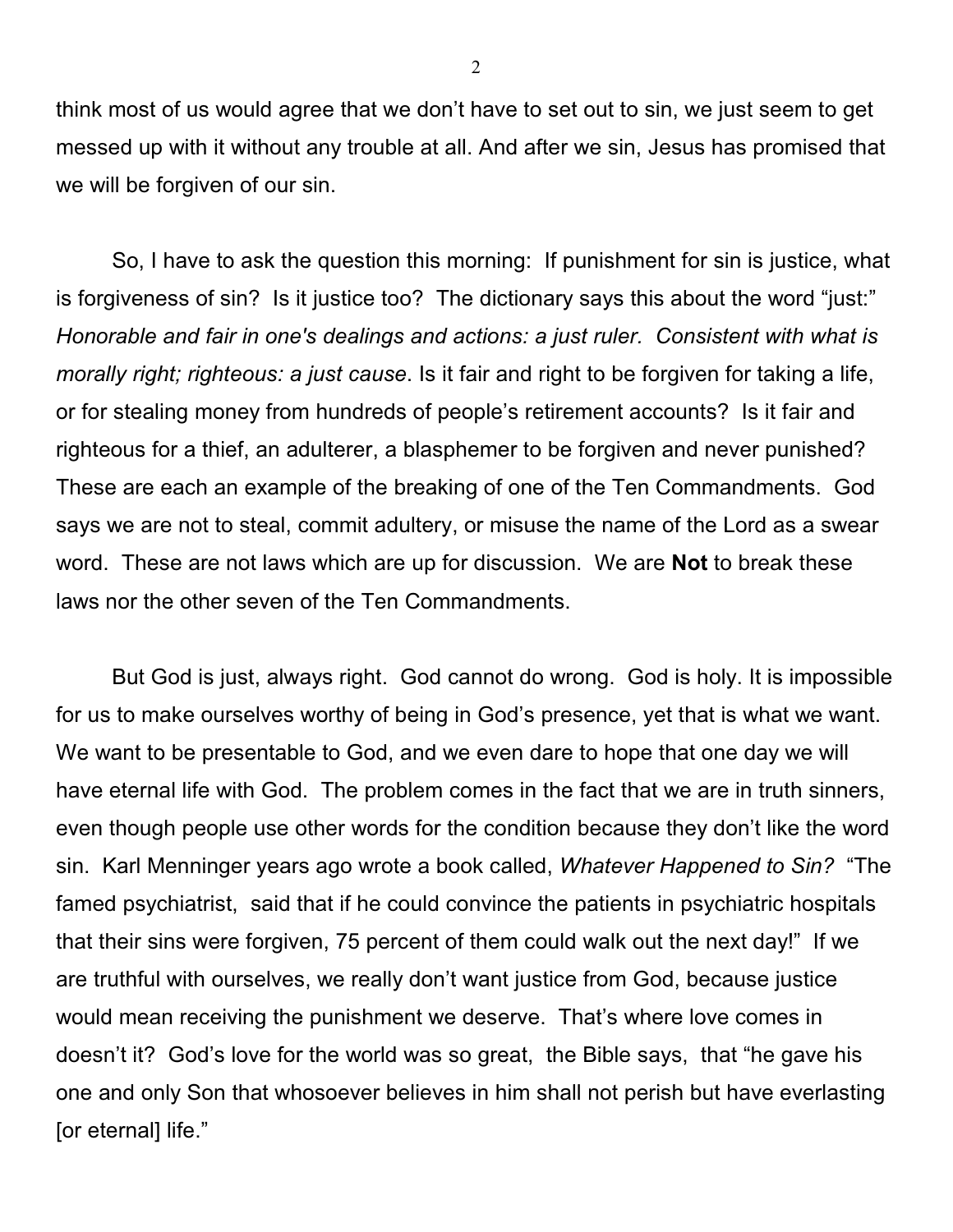The Old and New Testament lessons for this day are examples of the extremes to which sin can go. The book of 1 Kings gives us the story of two of the most despicable people who ever lived– King Ahab and his wife Jezebel. Their lives, including their interaction with the prophet Elijah, actually takes place over several chapters of the books of First and Second Kings. The manner of their deaths was foretold by the prophets. Ahab was hit by an arrow during battle, he bled out in his chariot, and his blood was licked up by the dogs. Jezebel, wearing the elaborate make-up worn for the worshiping of her idol Baal, was thrown from a tower, her body smashed to pieces and devoured by dogs. Just punishment for their many acts of evil.

How different is the New Testament story, and how beautiful the ending. Jesus is dining with friends, and they are reclining at the table which means the guests are on couches with their heads near the food and their feet extending out into the room. The woman who came into that room did not have to crawl under a table or make a big show of herself. She came up behind Jesus and stood by his feet. Two points I would make. First, this is one of two different accounts of a woman anointing Jesus. In this account, we are told that the woman is known in the town as a person who lived a sinful life. We can only imagine what that might mean, she is, however, condemned by the others. The second point is that this dinner takes place at the home of a Pharisee, and the Pharisees were very big on knowing and keeping the Law. They were also good at seeing the speck in their neighbor's eye, while having a log sticking out of their own eyes.

The woman stands at Jesus' feet, and it seems that just being in his presence causes her to become filled with guilt and sorry for her sins. There is something about Jesus that gets to her. She begins to cry and her tears are so many that they reach the feet of Jesus. She then begins to wipe the tears away with her hair which she has let down for the purpose, and she pours perfume from an alabaster jar over his feet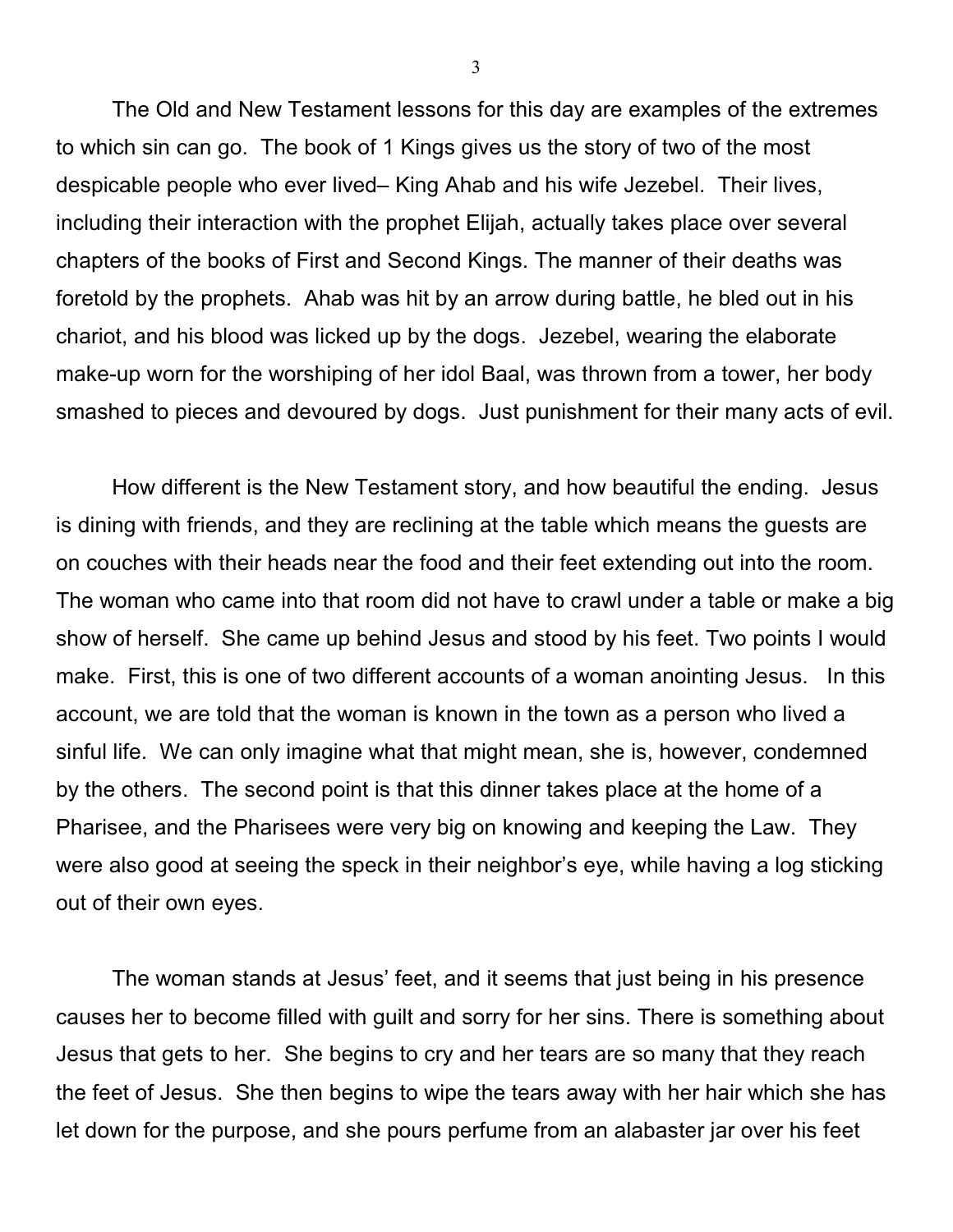and she kisses them. And she is a sinner!

According to Dr. Alan Culpepper: "The woman's act expresses love and gratitude, but it also violated social conventions. Touching or caressing a man's feet could have sexual overtones, as did letting down her hair, so a woman never let down her hair in public. Moreover, the woman was known to be a sinner. Assuming she was unclean, she would have made Jesus unclean by touching him."

One of the Pharisees questions in his own mind whether Jesus understands the implications of what has happened. Notice what is said in verse 39 of Luke chapter seven: "When the Pharisee who had invited him saw this, he said to himself, "If this man were a prophet, he would know who is touching him and what kind of woman she is—that she is a sinner.'" **He says to himself!** And in the next verse we are told that Jesus answered him. You see, we are known by God and nothing can be hidden from God. Jesus said that he had something to tell the man called Simon. Wisely, Simon replied, "Tell me, teacher." When Jesus has something to say to you, the best thing you can ever do is to say, "Tell me what it is." It may be that he will tell you something hard to bear, but it will be for your own good. That was the case that night in the at the dinner party in the house of the Pharisee.

Jesus asked the man a rhetorical question. He said, two men owed money to a money lender, one of them owed 500 denarii and the other owed fifty denarii. Neither one of them could pay the money lender back, so he canceled their debts. Jesus asked, "Now which of them will love him more?" And Simon replied, "I suppose the one who had the bigger debt canceled." Jesus commended him for his answer and said he was correct.

Then, Jesus turned to the woman and said, **"Do you see this woman?**" Jesus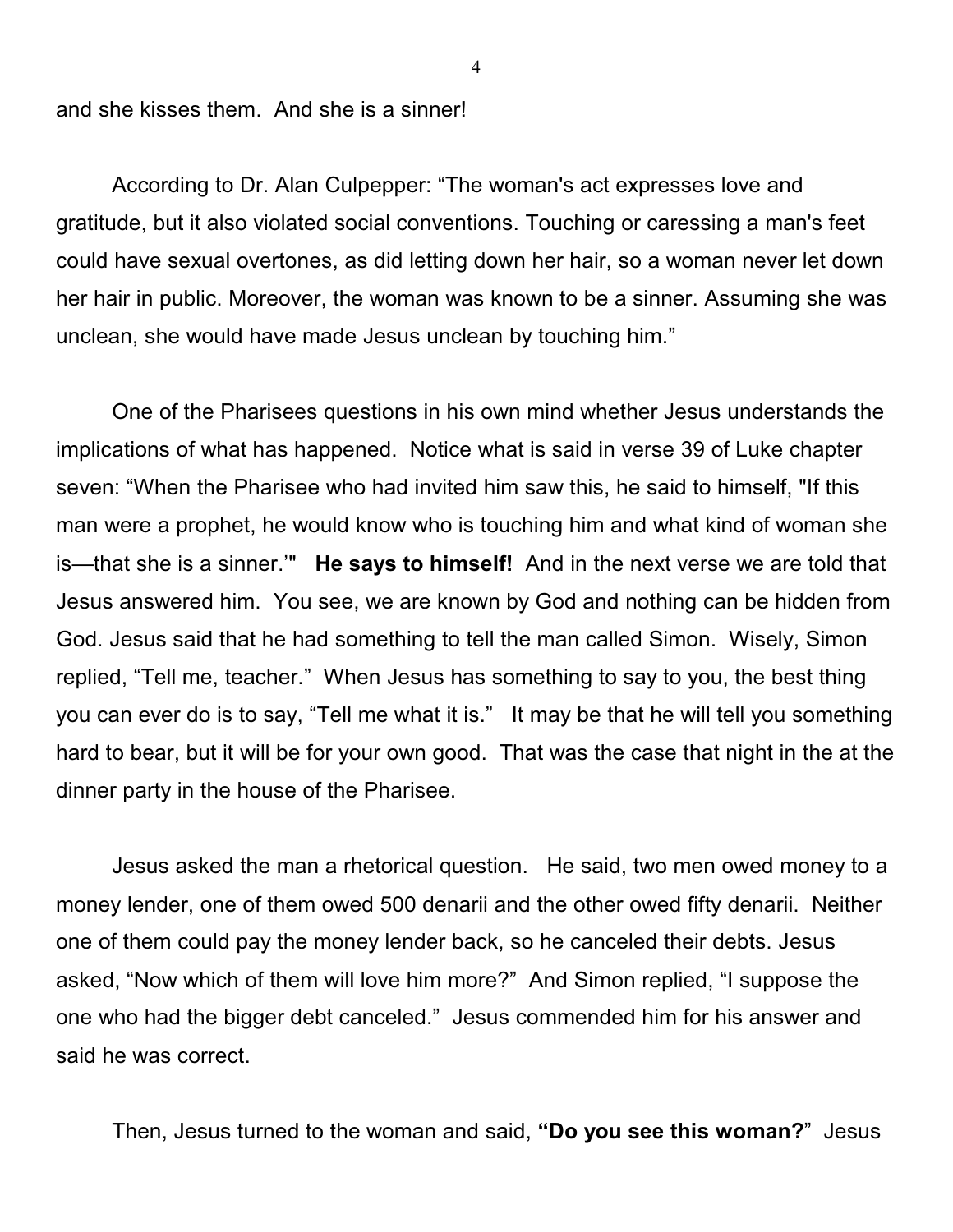is well aware that Simon has seen her, otherwise this whole conversation would not be taking place. But Jesus wants the man to really see and to understand what was happening right before his eyes. He wants there to be an understanding that though the woman's sins are many, he will forgive her. And Jesus predicts that her love for him will be great because of the enormity of what he will do for her. Jesus came into the world to save the lost, to save sinners like the woman in the story, like you and like me. The Bible says, "I tell you that in the same way there will be more rejoicing in heaven over one sinner who repents than over ninety-nine righteous persons who do not need to repent."

 Charles Haddon Spurgeon was a well-known fiery British preacher and prolific writer of the nineteenth century who preached an average of ten sermons a week. In his sermon titled "A Just God" he wrote this.

"Do not attempt to touch yourself up and make yourself something other than you really are; but come as you are to Him who justifies the ungodly. A great artist some short time ago had painted a part of the corporation of the city in which he lived, and he wanted, for historic purposes, to include in his picture certain characters well known in the town. A crossing-sweeper, unkempt, ragged, filthy, was known to everybody, and there was a suitable place for him in the picture. The artist said to this ragged and rugged individual, "I will pay you well if you will come down to my studio and let me take your likeness." He came round in the morning, but he was soon sent about his business; for he had washed his face, and combed his hair, and donned a respectable suit of clothes. He was needed as a beggar, and was not invited in any other capacity. Even so, the gospel will receive you into its halls if you come as a sinner, not otherwise. Wait not for reformation, but come at once for salvation. God justifieth the ungodly, and that takes you up where you now are: it meets you in your worst estate. Come in your deshabille [disorder]. I mean, come to your heavenly Father in all your sin and sinfulness. Come to Jesus just as you are, leprous, filthy,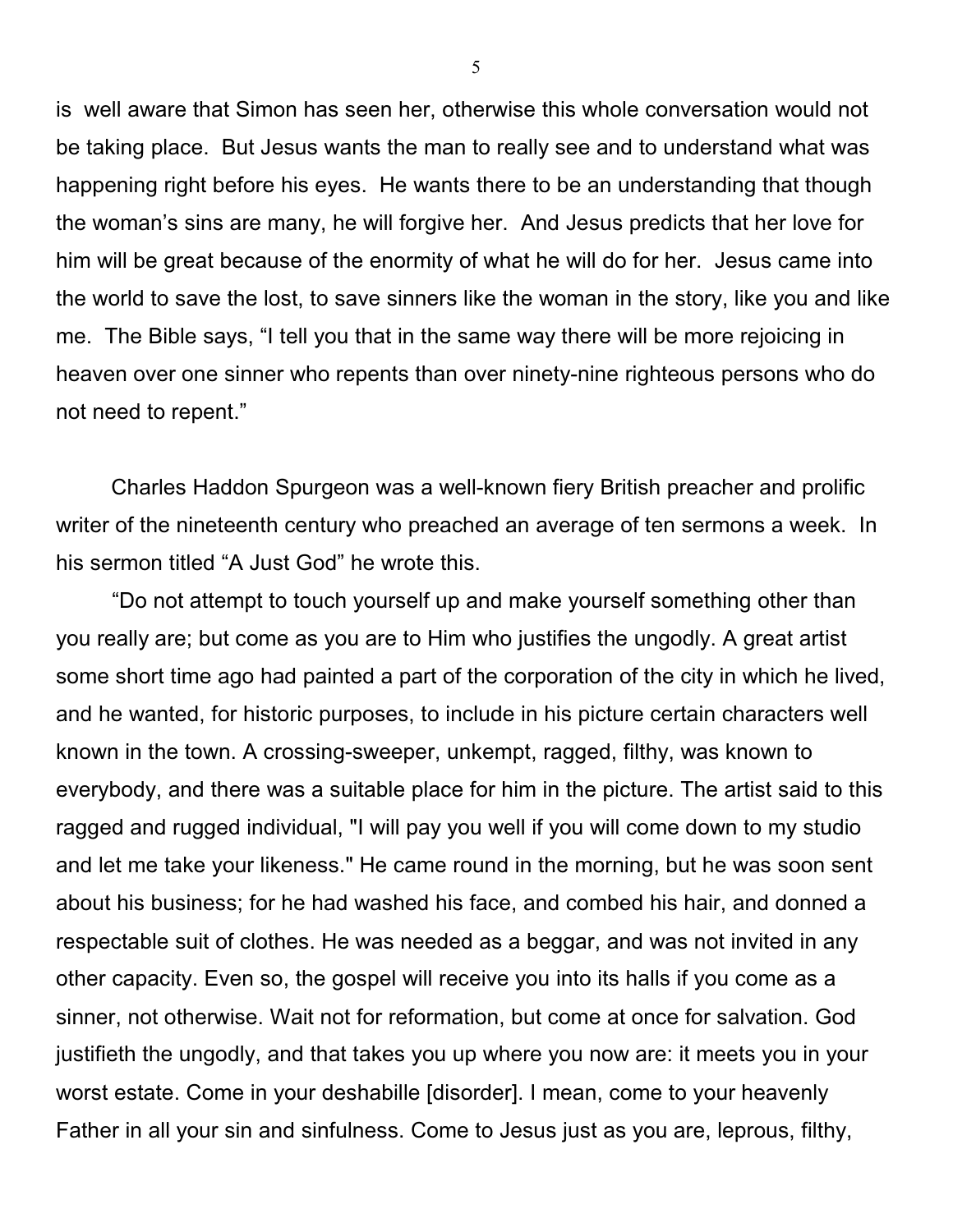naked, neither fit to live nor fit to die. .......Come, though despair is brooding over you, pressing upon your bosom like a horrible nightmare."

The words are bit flowery and old-fashioned for our taste and time, but the they are so true. The woman who washed Jesus' feet with her tears could have stayed away, she could have tried to get her life cleaned up so that she was worthy of Jesus. But she knew that she was way beyond helping herself, way beyond cleaning up the mess she had made of her life. She had only one thing left to her. She had heard of a man who went about doing good, teaching about God and healing the sick. And she knew in her heart that she was as sick as the lepers whom Jesus touched with his hand of love and healing. Her sickness was the burden of past sin.

Jesus asked Simon the Pharisee, "Do you see this woman?" He wanted Simon to really understand what he saw. He wanted Simon to understand what was about to happen. A woman who everyone acknowledged to be a terrible sinner– even the woman herself knew it– that woman was going to experience the love and justice of God. Jesus said to her, "Your sins are forgiven." Right then she became a new person, clean and new again. The line of the hymn comes to mind, "Amazing grace how sweet the sound which saved a wretch like me." That tearful, guilt-ridden woman and you and I, all of us are like the wretch of the hymn. We need the grace of Jesus, the grace of forgiveness and acceptance into the kingdom of God. All we have to do is come to him and ask.

The last words Jesus spoke to the woman were, "Your faith has saved you; go in peace." Go in peace, those lovely words of benediction. And yet, where do you go after being forgiven by Jesus, in real life where do you go? Fred Craddock writes this:

"Where does one go when told by Christ "Go in peace"? The price of the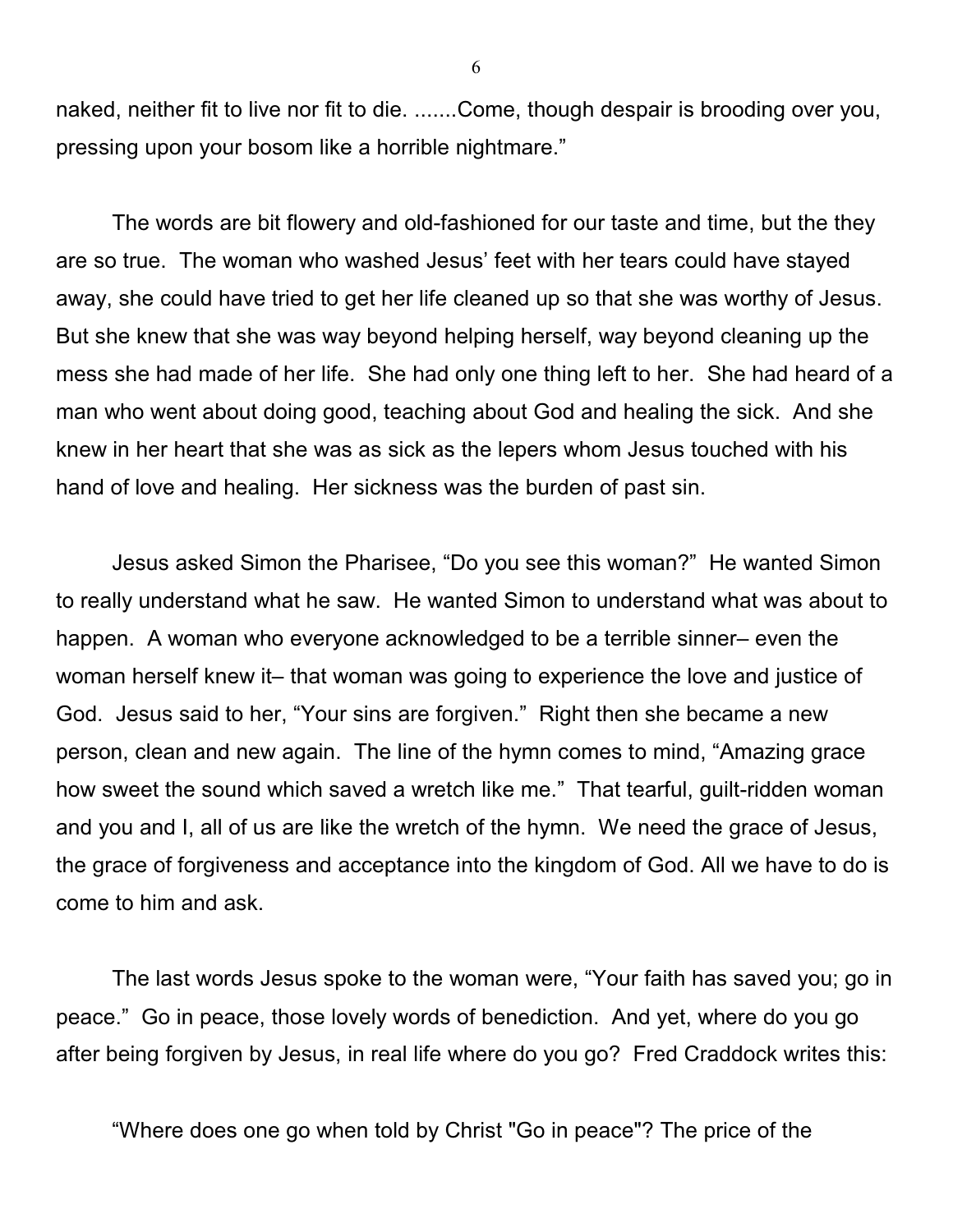woman's way of life in the city has been removal from the very institutions that carried the resources to restore her. The one place where she is welcome is the street, among people like herself. What she needs is a community of forgiven and forgiving sinners. The story screams the need for a church, not just any church but one that says, "You are welcome here."

Friends, we can be that church, the community of forgiven and forgiving sinners. We can be the church that understands about God's love and justice because we've experienced it first hand. We can be the church which always says, "You are welcome here. In the name of Jesus Christ, you are welcome here."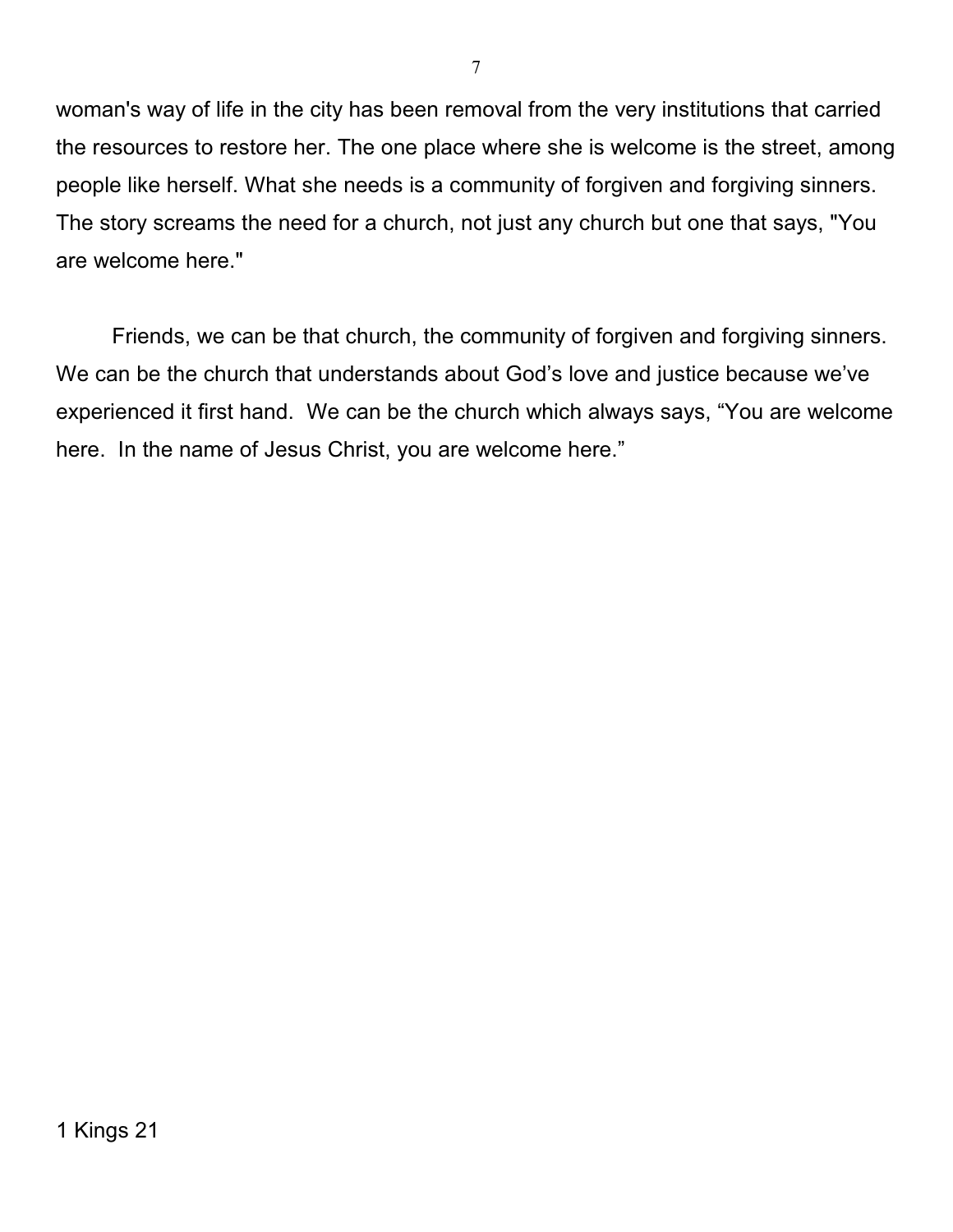Naboth's Vineyard

 1 Some time later there was an incident involving a vineyard belonging to Naboth the Jezreelite. The vineyard was in Jezreel, close to the palace of Ahab king of Samaria. 2 Ahab said to Naboth, "Let me have your vineyard to use for a vegetable garden, since it is close to my palace. In exchange I will give you a better vineyard or, if you prefer, I will pay you whatever it is worth."

 3 But Naboth replied, "The LORD forbid that I should give you the inheritance of my fathers."

 4 So Ahab went home, sullen and angry because Naboth the Jezreelite had said, "I will not give you the inheritance of my fathers." He lay on his bed sulking and refused to eat.

 5 His wife Jezebel came in and asked him, "Why are you so sullen? Why won't you eat?"

 6 He answered her, "Because I said to Naboth the Jezreelite, 'Sell me your vineyard; or if you prefer, I will give you another vineyard in its place.' But he said, 'I will not give you my vineyard.' "

 7 Jezebel his wife said, "Is this how you act as king over Israel? Get up and eat! Cheer up. I'll get you the vineyard of Naboth the Jezreelite."

 8 So she wrote letters in Ahab's name, placed his seal on them, and sent them to the elders and nobles who lived in Naboth's city with him. 9 In those letters she wrote:

 "Proclaim a day of fasting and seat Naboth in a prominent place among the people. 10 But seat two scoundrels opposite him and have them testify that he has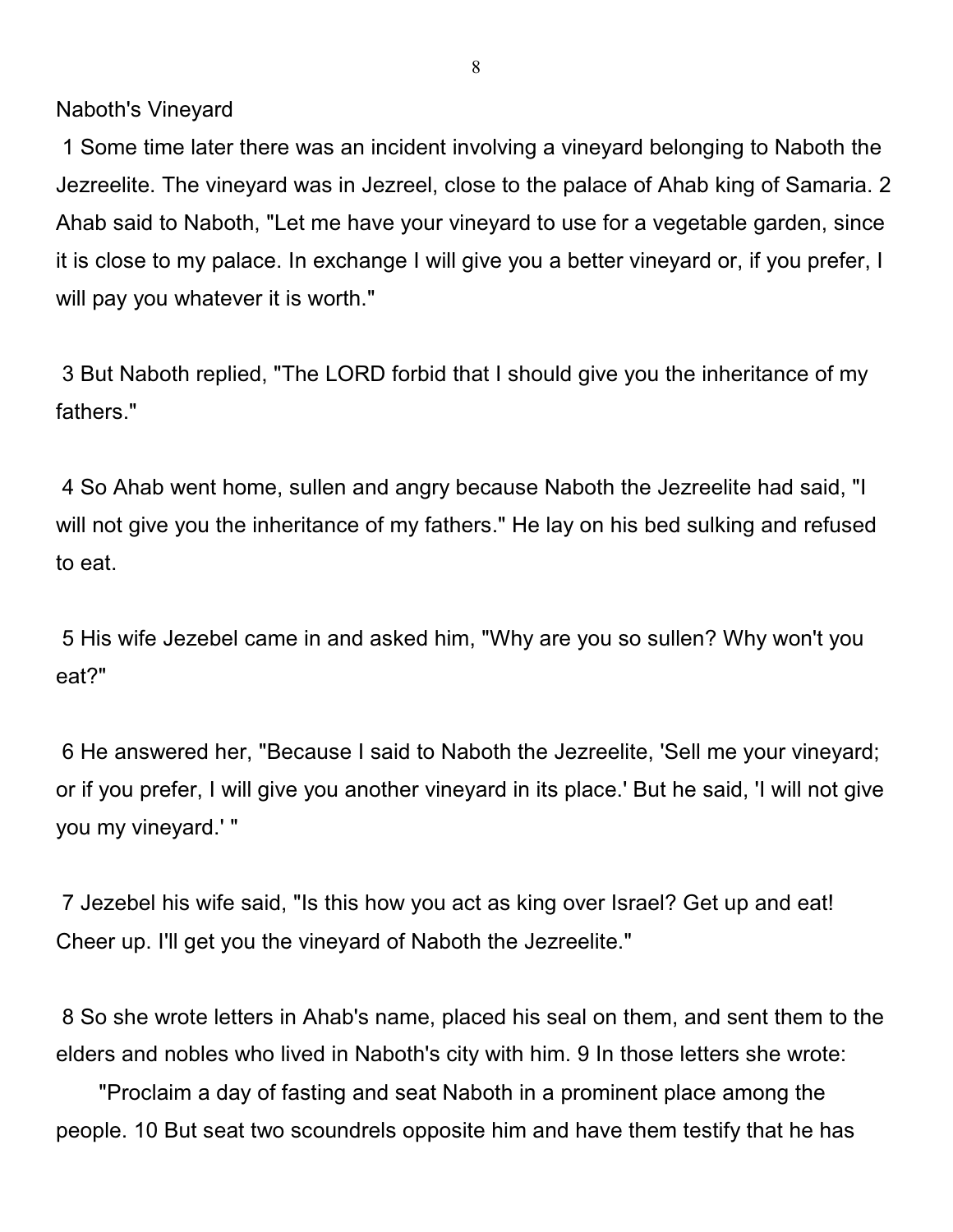cursed both God and the king. Then take him out and stone him to death."

 11 So the elders and nobles who lived in Naboth's city did as Jezebel directed in the letters she had written to them. 12 They proclaimed a fast and seated Naboth in a prominent place among the people. 13 Then two scoundrels came and sat opposite him and brought charges against Naboth before the people, saying, "Naboth has cursed both God and the king." So they took him outside the city and stoned him to death. 14 Then they sent word to Jezebel: "Naboth has been stoned and is dead."

 15 As soon as Jezebel heard that Naboth had been stoned to death, she said to Ahab, "Get up and take possession of the vineyard of Naboth the Jezreelite that he refused to sell you. He is no longer alive, but dead." 16 When Ahab heard that Naboth was dead, he got up and went down to take possession of Naboth's vineyard.

 17 Then the word of the LORD came to Elijah the Tishbite: 18 "Go down to meet Ahab king of Israel, who rules in Samaria. He is now in Naboth's vineyard, where he has gone to take possession of it. 19 Say to him, 'This is what the LORD says: Have you not murdered a man and seized his property?' Then say to him, 'This is what the LORD says: In the place where dogs licked up Naboth's blood, dogs will lick up your blood—yes, yours!' "

20 Ahab said to Elijah, "So you have found me, my enemy!"

 "I have found you," he answered, "because you have sold yourself to do evil in the eyes of the LORD. 21 'I am going to bring disaster on you. I will consume your descendants and cut off from Ahab every last male in Israel—slave or free.

Luke 7:36-8:3 (New International Version)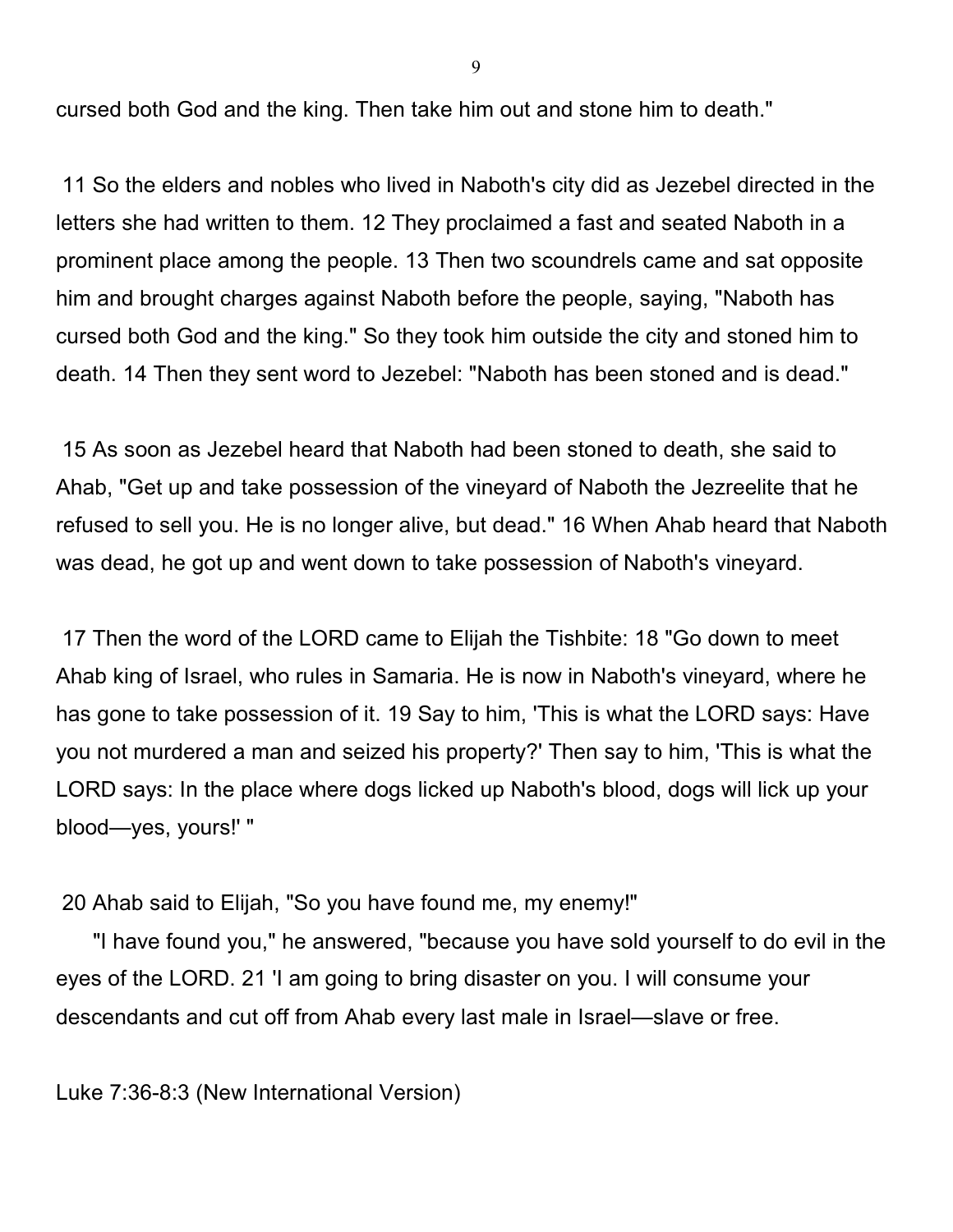## Jesus Anointed by a Sinful Woman

 36Now one of the Pharisees invited Jesus to have dinner with him, so he went to the Pharisee's house and reclined at the table. 37When a woman who had lived a sinful life in that town learned that Jesus was eating at the Pharisee's house, she brought an alabaster jar of perfume, 38and as she stood behind him at his feet weeping, she began to wet his feet with her tears. Then she wiped them with her hair, kissed them and poured perfume on them.

 39When the Pharisee who had invited him saw this, he said to himself, "If this man were a prophet, he would know who is touching him and what kind of woman she is—that she is a sinner."

 40Jesus answered him, "Simon, I have something to tell you." "Tell me, teacher," he said.

 41"Two men owed money to a certain moneylender. One owed him five hundred denarii,[a] and the other fifty. 42Neither of them had the money to pay him back, so he canceled the debts of both. Now which of them will love him more?"

43Simon replied, "I suppose the one who had the bigger debt canceled."

"You have judged correctly," Jesus said.

 44Then he turned toward the woman and said to Simon, "Do you see this woman? I came into your house. You did not give me any water for my feet, but she wet my feet with her tears and wiped them with her hair. 45You did not give me a kiss, but this woman, from the time I entered, has not stopped kissing my feet. 46You did not put oil on my head, but she has poured perfume on my feet. 47Therefore, I tell you, her many sins have been forgiven—for she loved much. But he who has been forgiven little